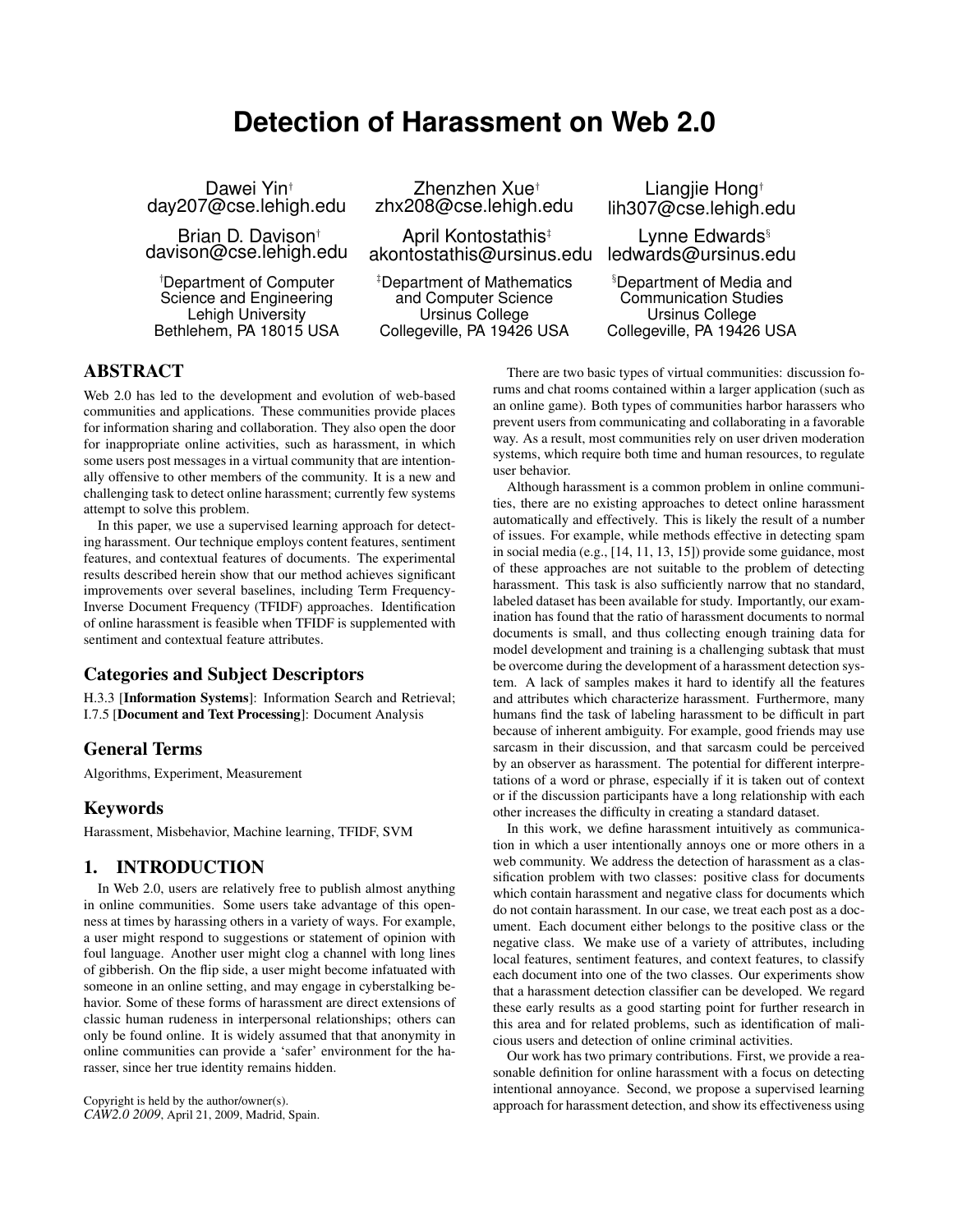three different test datasets.

The remainder of this paper is organized as follows: Section 2 surveys related work. In Section 3 we define key concepts which are used through the paper. Section 4 provides an overview of our proposed harassment detection method. An evaluation of our method applied to three typical Web 2.0 datasets is presented in Section 5. Finally, Section 6 concludes the paper and describes avenues for future work.

# 2. RELATED WORK

Online harassment is but one kind of online undesirable content. Elsewhere [12] we describe preliminary work toward the tracking and categorization of Internet predators. While material generated by predators is certainly undesirable to society, it is intended to be welcome to the (would be) victims, and thus not the type investigated here.

In this section, we will discuss research efforts that on similar tasks in two research areas: social media spam detection, and opinion mining or sentiment analysis.

## 2.1 Social Media Spam Detection

Spamming on social media, especially comment spam and forum spam, is a type of spam that prevents normal interactions among users. Typically, comment spam and forum spam violate current context because they pertain to completely different issues and topics. Users may find this kind of spam annoying, especially when it takes forms such as consecutive replies or long lists of keywords and advertisements, and it is, therefore, related to our definition of online harassment. The key difference between spamming and harassment is that harassment may or may not follow existing discussion topics while spamming is usually off-topic. In addition, unlike spamming, online harassment generally does not have potential commercial purpose, such as promotion of affiliated web sites.

Recently, spam detection on social media has attracted extensive research attention. Mishne et al. [14] used language model disagreement to detect blog comment spam and showed promising results. Their basic assumption is that the spam comments are offtopic comments, and therefore they may have different language models than normal comments. Kolari et al. [11] proposed a machine learning approach for blog spam detection that utilized content features, anchor text features, URL link features and several special features. We employ some similar features in our approach, but the lack of anchor text and URL links makes our task more difficult. Lin et al. [13] used temporal dynamics and self-similarity analysis for blog spam detection. This kind of information is usually not available on social media. Niu et al. [15] did a quantitative study on forum spam and used content-based features to identify several different types of forum spam.

We note that most methods used in spam detection on social media cannot be directly applied to harassment detection because we do not have access to the same features, such as links and anchor text.

## 2.2 Opinion Mining

The opinion mining task aims to extract opinions and reviews from user generated content. This area is also known as sentiment analysis or sentiment classification. One of the tasks in opinion mining is determining whether users hold positive, negative or neutral attitudes towards certain entities (e.g., products or features). This activity is similar to our task, which aims to identify depreciating remarks. Extensive work [5, 4, 7, 6] has been done in mining user opinions on products.

Recently, researchers have started to focus on review spam and untrusted review detection because it contains false positive or malicious negative opinions. Jindal and Liu [9, 8, 10] used textual features and applied logistic regression to identify review spam. Their research gave an average AUC value of 78%. Although harassment detection task shares the goal of finding negative or depreciating remarks, harassment detection focuses on a broader array of topics and expressions, and therefore we cannot rely only on local textual features.

# 3. DEFINITIONS

In this section, we introduce some key concepts and terms which are used through the paper.

As a starting point, we need a definition for online *harassment*. Since harassment is a relatively general and fuzzy term, we define it restrictively as a kind of action in which a user intentionally annoys one or more other users in a web community. In this work, we focus on a specific kind of harassment in which a user systematically deprecates the contributions of another user. There are some other kinds of harassment which could be consider. For example, a person may be too keen to establish connections with another user who is not interested in these connections is also considered as harassing to others. However, because of the limitations of our experimental datasets which contain few examples for other kinds of harassment, we mainly focus on the personal insult harassment as defined above.

For example, the following excerpts show three examples of harassment from the datasets in our experiments (the first two are from Slashdot and the last one is from MySpace). The first example is quite obvious, a harassment which shows explicit rudeness. The second example of harassment is not as apparent as the first one since the choice of words is more "polite". The third one is an example of non-harassment, which although it uses foul language and appears to be rude, it is not meant to intentionally annoy others. The examples remain exactly the same as they are in the original datasets, including spelling errors and abbreviations.

- 1. Of all the stupid things you've said, this is by far, the most fucking stupid thing. You're really an idiot, you know that?
- 2. Thank you for showing all of us your own obvious lack of education. Not to mention culture.
- 3. so can u explain his platform? cuz i cant figure that fuckin shit out. dude blows a lot of smoke up my ass, but i don't see much substance there.

In our paper, we mainly focus on two kinds of communities, *discussion-style* and *chat-style*. In discussion-style environments, there are various *threads*, usually with multiple *posts* in each thread. Users are free to start a new thread or participate in an existing thread by adding posts to it. Usually, the discussion within one thread pertains to one predefined topic.

In chat-style communities, the conversations are more casual, and each post usually consists of only several words. Most of the time, there is little very little information about the existence (or absence) of a main topic in such conversations.

We used three experimental datasets; one is representative of chat-style communities (e.g., Kongregate) while the other two are discussion-style communities (e.g., MySpace). Each dataset consists of many threads, and each thread has multiple posts. Information available for each post includes the author of the post, the content of the post, which is also referred to as the *post body* and the time when the post is published. In our experiments, we judged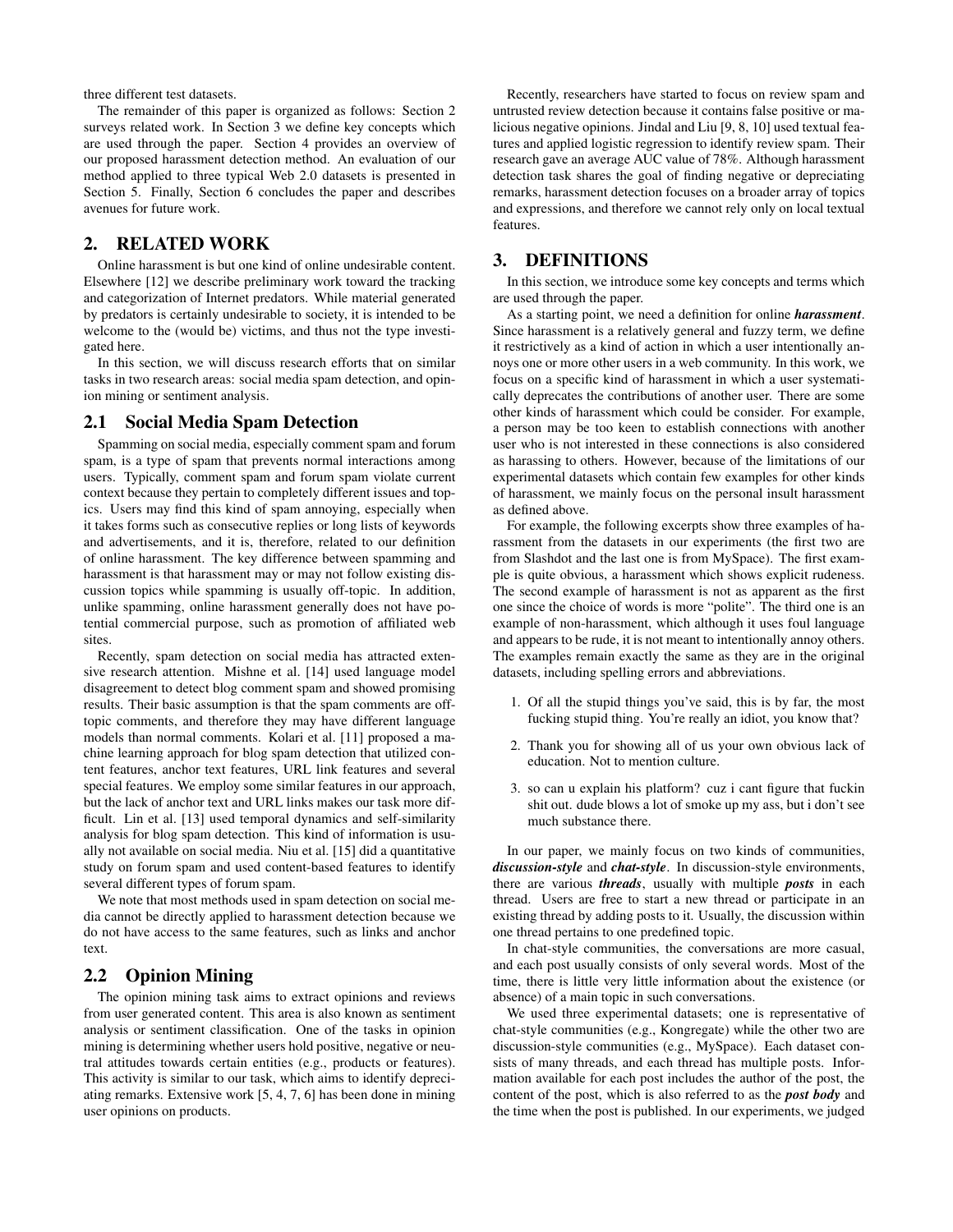a post as harassing or not based on the post body. A *positive post* is a post which is considering harassing according to our definition. So, the input to our method is a post and the output is a judgment for the post, either positive or negative.

# 4. A MODEL FOR ONLINE HARASSMENT DETECTION

We now describe our proposed method for detecting online harassment. As mentioned earlier, our method addresses the problem using a supervised learning approach. We train a classifier with manually labeled posts and their corresponding features. Once a model is developed based on this training data, the model is used to classify each post in the test data set as either positive (a post contains harassment) or negative (a post does not contain harassment).

We use three kinds of features, namely, local features, sentiment features and contextual features. We now describe each of these feature types.

# 4.1 Local Features

The most basic features that we select into the model are local features, that is, features which can be extracted from a post itself. We use each distinct term as one feature and calculate a Term Frequency/Inverse Document Frequency (TFIDF) value for each feature. The TFIDF weight for term  $i$  in post  $j$  is:

$$
TFIDF_{ij} = TF_{ij} \cdot IDF_i
$$

Term frequency provides a measure of how important a particular term is in a given post (a local weighting). It is defined as:

$$
TF_{ij} = \frac{n_{ij}}{\sum_{k} n_{kj}}
$$

where  $n_{ij}$  is the number of occurrences of term i in post j, and the denominator is the count of the occurrences of all terms in post j.  $TF_{ij}$  will be larger for terms that appear more often in a post.

The inverse document frequency provides a measure of how important a particular term is within the entire corpus (a global weighting). IDF for term  $i$  is defined as:

$$
IDF_i = \log \frac{|P|}{|\{p_j : t_i \in p_j\}|}
$$

where |P| is the total number of posts in a dataset,  $|\{p_j : t_i \in p_j\}|$ is the number of posts in which term  $t_i$  appears. IDF scores are higher for terms which are good discriminators between posts (i.e., terms appearing in many posts will receive lower IDF scores).

Thus, each post is represented as a vector of terms and each term is represented in the vector by its TFIDF value. Terms that appear in the corpus but not in a given post will receive a TFIDF weight of 0 (because TF will be 0).

#### 4.2 Sentiment Features

We use more specific features for specific detection of harassment.

After a careful review of the test data sets, we noted that many harassment posts contain foul language. The authors of harassment posts usually use offensive words to attack others in the community. So, foul language may be regarded as a sign of harassment. We also noticed that when people are harassing others, they tend to use personal pronouns. Thus, a personal pronoun appearing near profanity is a good indicator of harassment. In addition, we have observed that the second person pronouns such as "you" and "yourself" play a more important role among all possible pronouns. Table 1 shows some sample harassment formats.

| 1             | BadWord!, Pronoun |
|---------------|-------------------|
| 2             | You BadWord       |
| $\mathcal{R}$ | I BadWord Pronoun |
| 4             | Pronoun BadWord   |
| 5             | Pronoun  BadWord  |

Table 1: Patterns of harassment.

Our method captures the following sentiment features for use in the development of our model:

- 1. Second person pronouns. For this feature, we treat all the second person pronouns in a post, including "you", "your" and "yourself", as a single term, and calculate the TFIDF value for this term for each post. Grouping all second person pronouns into one term reinforces the effect. Although this feature is similar to the next feature, we separated it because we believe that second person pronouns are more important than other personal pronouns for harassment detection.
- 2. All other pronouns. Similar to the first feature, we group all other pronouns and represent their weight using the TFIDF function. Second person pronouns are excluded, and therefore this grouping includes "he", "his", "himself", "she", "her", and "herself", as a single term.
- 3. Foul language. In this feature, we treat all the profanity in our dictionary as one single term, and then calculate the TFIDF value for this term for each post. Since foul language appears sparsely in the dataset, the grouping strategy is again used to reinforce the effect of this feature.

# 4.3 Contextual Features

Using the features extracted from a post itself to detect harassment is insufficient. When manually labeling training data, we often needed to look at the context of a post to make a decision.

In virtual communities, posts with many personal pronouns and foul language are sometimes not harassment. Users who have strong opinions on a topic, or who are embroiled in a debate, tend to use phrases or words which make the post look like harassment. Other scenarios, such as users who are familiar with each other and communicating in a very casual and informal way, can also appear to be harassing when they are considered alone.

So, we identified other features which can distinguish such harassment-like posts from real harassment posts. We refer to these features as contextual features. The vast majority of posts in a corpus are non-harassment, and a harassment post appears different from its neighboring posts (the posts which surround the target post). So, posts which are dramatically different from their neighbors are more likely to be harassment. However, when the first harassing post appears, it will often cause other users to respond with retaliatory harassment. A group of harassing posts will form a cluster. The contextual features, defined below, aim to find such relationships among posts.

1. Similarity feature. Defined as follows:

$$
\sum_{p' \in \{N(k,p), P(1), Avg(P)\}} Sim(p, p')
$$

where p is a post to be evaluated,  $N(k, p)$  is a set of all neighbor posts of p,  $P(1)$  is the first post in a thread,  $Avg(P)$  is the average information of all the posts within a thread, and  $Sim(p, p')$  is a function, specifically cosine similarity function in our system, to calculate the similarity between post  $p$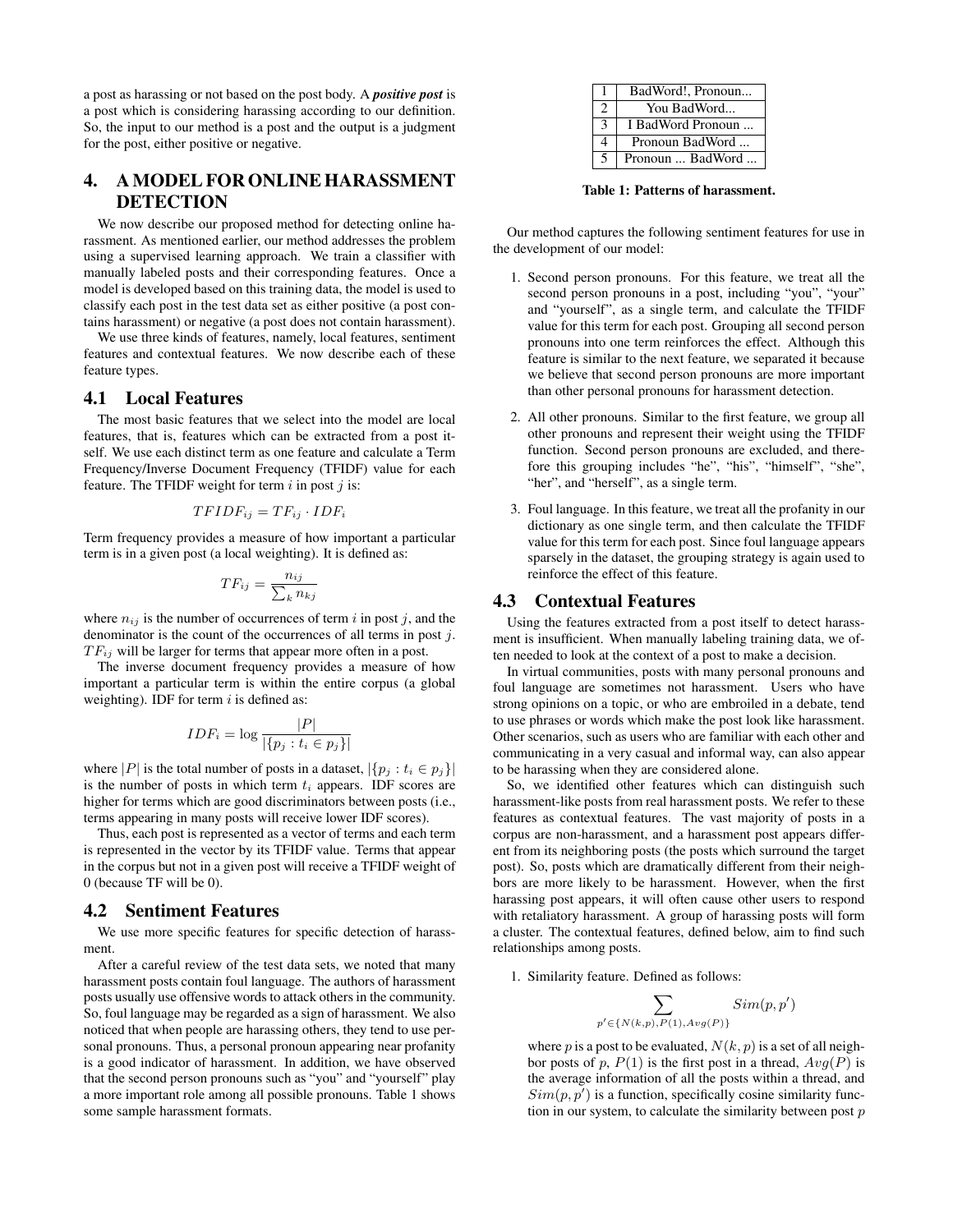and its neighbor post  $p'$ . A neighbor post is either one of the most recent  $k$  posts before post  $p$ , or is one of the  $k$  succeeding posts after post  $p$ . In our system, each post is represented as its TFIDF vector. So, the average information of a thread  $Avg(P)$  is represented as a vector which averages all its post vectors in a thread. In addition to comparing each post with its  $k$  neighbors, we also compare it with the first post of a thread. This is based on the heuristic that the first post defines the topic of the thread (this heuristic usually holds in discussion-style communities, but it not always in chat-style communities). Similarly, we also compare a post with the average information of a thread because most posts are related to the same topic. Posts which are different from the thread average have the potential to be harassment.

2. Contextual post feature. It is defined as follows:

$$
\sum_{p'\in N(k,p)}p
$$

 $\overline{a}$ 

where p is a post to be evaluated,  $N(k, p)$  is a set of all neighbor posts of  $p$ , where neighbor posts are defined in the same way as in similarity feature. In this feature, each post is represented as the sum of its neighboring posts (vector sum). This feature was defined based on the assumption there will be a reaction in posts which are near a harassment post. So, the cluster of posts near a harassment post should look different from the cluster of posts which are near normal posts.

## 5. EXPERIMENTS

In this section, we describe the details of datasets and experiments. We compare our approach with three basic methods and show its effectiveness.

#### 5.1 Experimental Setup

We employ libSVM [2] with the linear kernel as our classification tool. For ease of experimental replication and to avoid overfitting, all tool parameters were set to their default values. Cross validation was used to compare the performance of different classifiers. In  $K$ -fold cross-validation, the original sample is randomly partitioned into  $K$  subsamples. Of the  $K$  subsamples, a single subsample is retained for testing the model, and the remaining  $K - 1$ subsamples are used as training data. The cross-validation process is then repeated  $K$  times (the folds), with each of the  $K$  subsamples used exactly once as the validation data. The K results from the folds then are averaged to produce a single estimation. In our experiment,  $K = 10$ .

Before extracting features, we pre-processed the data. We tokenized each post and stemmed the words. Because the ratio of positive posts to negative posts are very small (roughly 1:77), a default SVM achieved optimal performance by merely identifying all samples as non-harassing. Therefore, we replicated the positive samples in order to train the classifier to detect harassment. All of our experiments employed the replication of positive instances strategy, except as noted below. After replication the ratio was changed to:

$$
\frac{Number of Positive Posts}{Number of Negative Posts} = 1/2
$$

We use the following metrics to evaluate the experimental results. Precision: the percent of identified posts that are truly harassment. Recall: the percent of harassment posts that are correctly identified. F-measure: the weighted harmonic mean of precision and recall. We used  $F_1$ , which gives equal weight to precision and

|                   | Kongregate | Slashdot | <b>MySpace</b> |
|-------------------|------------|----------|----------------|
| number of threads |            |          | 148            |
| number of posts   | 4.802      | 4.303    | 1.946          |
| positive posts    |            | 60       | 65             |

Table 2: Size of each labeled dataset.

recall, and which is defined as:

$$
F_1 = \frac{2 \cdot (Precision \cdot Recall)}{Precision + Recall}
$$

#### 5.2 Datasets

Fundación Barcelona Media (FBM) provided five datasets for analysis in the CAW 2.0 workshop [3]. Our experiments make use of three of them: Kongregate, Slashdot and MySpace. Kongregate is a web site which primarily provides online games to be played using a web browser with the Adobe Flash plugin. It also provides chat-rooms for real-time communication among players. Slashdot is a popular website for people who are interested in reading about and discussing technology and its ramifications. MySpace is a popular social networking site which offers its registered users the opportunity to participate in forum discussions about predefined topics.

These three datasets can be grouped into the two kinds of communities as we introduced in Section 3. Kongregate is a chat-style community, and Slashdot and MySpace are discussion-style communities. In chat-style communities like Kongregate, posts are usually short online messages which contain only a few words with many misspellings. In discussion-style communities, like Slashdot and MySpace, posts are relatively longer (but still shorter than full web pages) and the usage of terms in these posts is more formal, as compared with that of chat-style communities.

We manually labeled a randomly selected subset of the threads from each labeled dataset. The size of each labeled dataset is shown in Table 2. There is only one thread in Kongregate data set, and this thread contains 4,802 posts. Most of the posts are quite short, with, on average, just 5.3 terms per post. We labeled 42 as positive samples (harassment). In the Slashdot dataset, we read through 17 threads which include 4,303 posts in total and labeled 60 posts as positive. The MySpace dataset has a relatively high ratio of harassment, as compared to Slashdot and Kongregate. A total of 65 positive posts were found among 148 threads (containing a total of 1,946 posts).

## 5.3 Experimental Results

During the development of our harassment detection model, we tried three basic approaches. We compare harassment detection algorithms to these approaches in Section 5.3.4.

#### *5.3.1 N-gram*

We first used word-level N-grams as binary features. This approach has been used in many information retrieval tasks, such as spam detection, and sentiment identification, and has been success for those activities. In our experiment, 1-gram, 2-gram and 3-gram were used. In order to keep the dimensions to a reasonable scale, we filter out grams with relatively low frequencies, leaving use with approximately 5,000 N-grams (1-grams, 2-grams, and 3 grams combined). The statistical results using N-gram as binary features are shown in Table 3.

Use of N-gram to detect harassment is not very effective. All three datasets had  $F_1$  statistics around 15%. The recall for MySpace was a little better, but the precision was still a very low 11%.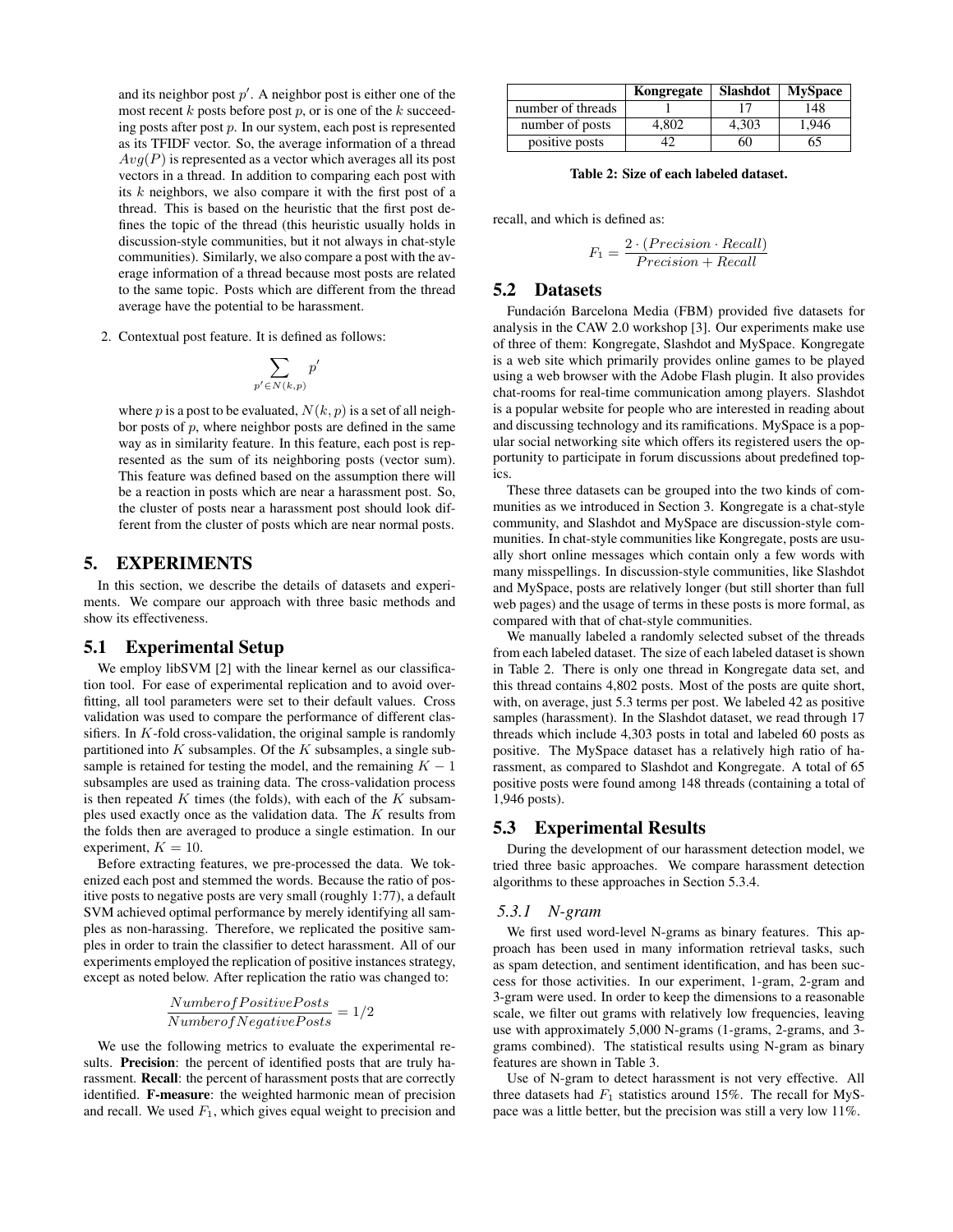|           | Kongregate | <b>Slashdot</b> | <b>MySpace</b> |
|-----------|------------|-----------------|----------------|
| Precision | 0.139      | 0.179           | 0.110          |
| Recall    | 0.140      | 0.117           | 0.354          |
| F-measure | 0.140      | 0.141           | 0.168          |

Table 3: Performance using N-grams.

We believe there are several reasons for the poor performance of N-grams for harassment detection. First, in some harassment posts, infrequent words, which could make the posts distinct from normal posts, are used. Those words may have been filtered out in our pruning during feature extraction. Secondly, we used binary representations for our n-grams, not local and global weighting formulas such as TFIDF. Finally, in our manual analysis identified important information from neighboring posts, but N-gram features only contain local information.

## *5.3.2 Foul Language*

Most of the harassment posts contain profanity. Although the occurrence of foul language is not an absolute sign of harassment, it can be an important clue toward harassment detection. We tried a simple experiment which used only foul language for harassment detection. We downloaded a dictionary of profanity from [1], but did not add special weights to any single word. Our strategy used each profane term as a one feature. The value of a feature equals the number of occurrences of the term in a post. As we expected, in most posts, the feature vector is very sparse. On average, as few as two to four features are nonzero. Table 4 shows the results of matching terms considered foul language.

As we can see from Table 4, this method was also not very effective. All F-measures are below 20%. The result shows that the use of only foul language is insufficient for harassment detection. Spelling errors occur frequently in online chat and, therefore, some of the profanity used in the chat logs were not in the dictionary we used. Also, the foul language words are not absolute signals. Some harassment uses a euphemistic style which does not use foul language. On the converse side, teenagers sometimes use some bad words to express strong emotion, but this does not necessarily indicate harassment. Although foul language features do not work very well when applied alone, as we will see below they can be an important component for identifying harassment when used as part of a larger model.

## *5.3.3 TFIDF Features*

Another basic method which has been used in spam detection is terms with TFIDF weighting (also used as the local feature in our model). In this experiment, we only extract terms with a frequency greater than 1 in the corpus, to filter out useless terms and also to reduce the dimensionality of the feature space.

Often TFIDF weighting is no better than N-gram. N-grams with  $N > 1$  can capture information about sequences of terms, while TFIDF only incorporates the effect of individual terms. However, there are several arguments in favor of TFIDF for our task. First, TFIDF quantifies the weight of each term in the post. This weight is a statistical measure used to evaluate how important a

|           | Kongregate | <b>Slashdot</b> | <b>MySpace</b> |
|-----------|------------|-----------------|----------------|
| Precision | 0.500      | 0.104           | 0.154          |
| Recall    | 0.095      | 0.200           | 0.031          |
| F-measure | 0.160      | 0.137           | 0.051          |

Table 4: Performance of matching foul language.

|           | Kongregate | <b>Slashdot</b> | <b>MySpace</b> |
|-----------|------------|-----------------|----------------|
| Precision | 0.289      | 0.273           | 0.351          |
| Recall    | 0.571      | 0.231           | 0.217          |
| F-measure | 0.384      | 0.250           | 0.268          |

Table 5: Performance of TFIDF-weighted features.

word is to a document in a collection or corpus. To some extent, these TFIDF weights can define sensitive words which are frequently used in harassment. TFIDF weighting is usually applied to 1-grams, a fraction of all n-grams, eliminating the need to filter features and potentially lose information. In addition, in the discussion-style posts, the language used has fewer spelling errors. The words which are frequently used in harassment will receive higher weights, and these discriminating features can be identified by the classifier. Since harassment posts are usually very short (longer posts are more likely to be arguments, even if they contain foul language or strong emotion), and TFIDF weighting takes post length into consideration. The results using TFIDF weighting only appear in Table 5.

The results are better than both the N-gram and foul language approaches. All of the metrics are above 20% and the best one, recall for the Kongregate dataset, reaches 57%. TFIDF is much more effective than other basic methods for detecting harassment. However, the performance of TFIDF is still far from our expectation. We designed our model to improve upon the TFIDF performance.

#### *5.3.4 Combining TFIDF with Sentiment and Contextual Features*

The low performance of simple methods indicates that more sophisticated methods are required to detect harassment. Our experimental approach involves use of local features, sentiment features and contextual features. For the contextual features, we set the window size parameter to  $k = 3$ . For the sentiment features, the dictionary is the same as the profanity dictionary used in our foul language experiments.

Table 6 shows the retrieval results when our model was used for harassment detection. The results are much better than the simpler methods described above; all performance metrics are at or above 25%. The recall of Kongregate is near 60%. The F-measure for both Slashdot and MySpace are near 30%. The precision of MySpace is above 40%.

#### 1. Comparison with the TFIDF experiments

Comparing the experimental model to the TFIDF-only model, we can see the combined features improve the performance in Kongregate by about 6% on F-measure, and on the discussion-style dataset such as Slashdot and MySpace, the F-measure increases by approximately 5%.

In both chat-style and discussion-style communities, harassment posts often appear in clusters. The contextual features are helpful in detecting this harassment.

|           | Kongregate | <b>Slashdot</b> | <b>MySpace</b> |
|-----------|------------|-----------------|----------------|
| Precision | 0.352      | 0.321           | 0.417          |
| Recall    | 0.595      | 0.277           | 0.250          |
| F-measure | N 442      | 0.298           | 0.313          |

Table 6: Performance of our combined model.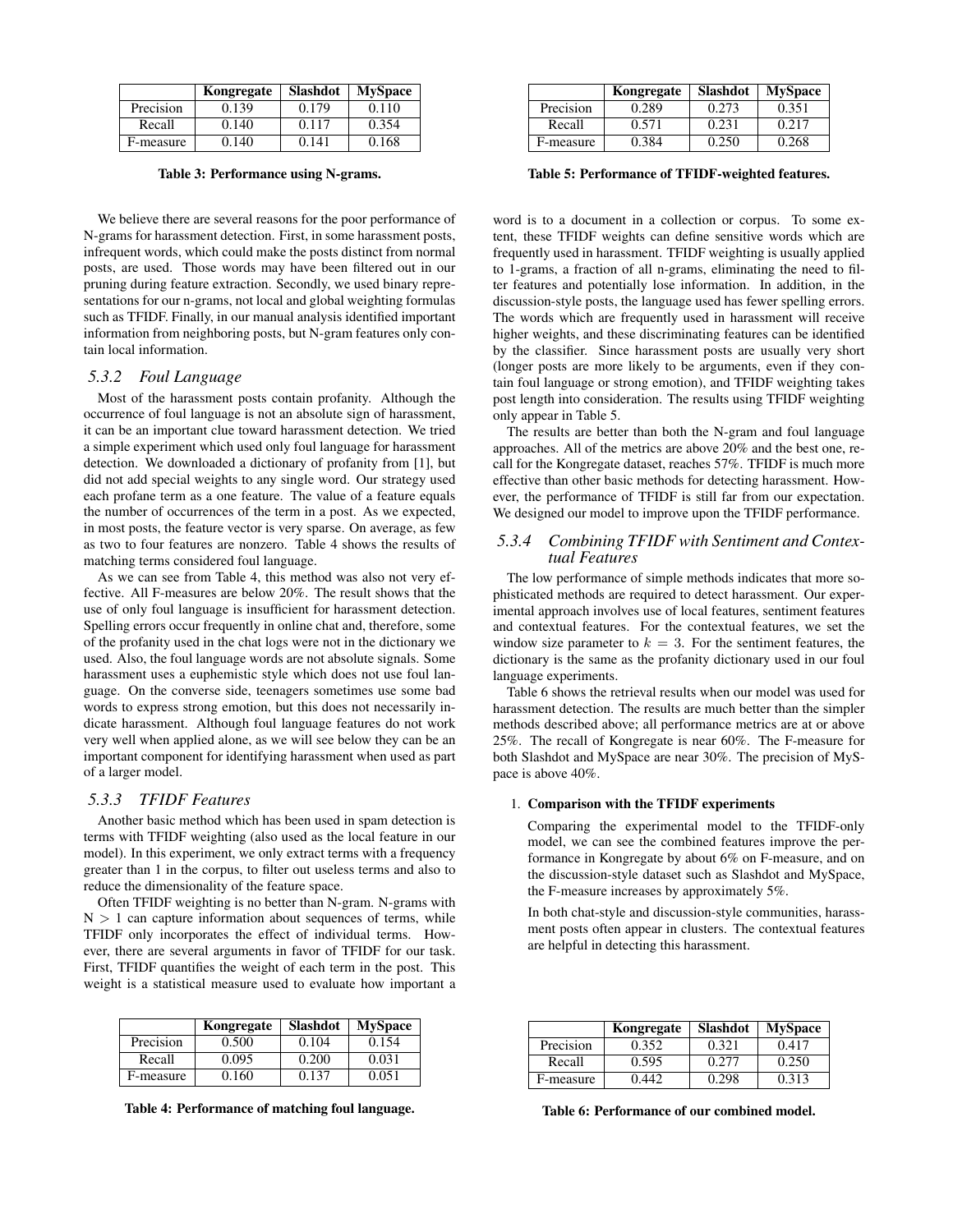|           | Kongregate |
|-----------|------------|
| Precision | 0.394      |
| Recall    | 0.619      |
| F-measure | 0.481      |

Table 7: TFIDF and contextual features.

#### 2. Comparison between datasets

The data in Table 6 suggests that combined features provide a greater benefit in chat-style communities as opposed to discussion-style communities, although detection of harassment improves in both types of communities when contextual and sentiment features are added to the basic TFIDF system. This is because chat-style content is characterized by very short posts (often only a few words). If we only use TFIDF, the amount of useful information is very limited. In chat-style discussion, harassment posts are often off topic, and thus can be detected effectively by our similarity features.

F-measure improvement in discussion-style forums is more muted because we only use the time sequence to identify neighbors for our contextual features. In discussion-style communities, posts within a thread are about a common topic and users often reply to previous posts. In this case, a previous post is replied by another user in a later post, and these two posts are the real neighbors to each other. These two posts may not be adjacent and there may be several or many posts between them in the time sequence. Here, if a post is published in reply to a previous post, they are defined to be in the same branch. Discussion-type communities often contain multiple branches within a single thread. Unfortunately, meta-data about branching is not available in the MySpace or Slashdot data. In future work, we may extract new datasets which have branching information to see if we can find attributes that provide better contextual information.

#### 3. Further improvement

Spelling errors occur frequently in the chat-room dataset, but less frequently in the discussion-style dataset. If there are too many spelling errors on chat-style content, and almost no complete sentences, the sentiment features may not work on the chat-style dataset. In some cases, the sentiment features



Figure 1: Mean  $F_1$  performance on the Kongregate dataset.



Figure 2: Mean  $F_1$  performance on the MySpace dataset.

can become noise in our system. Table 7 verifies our conjecture. When we only use contextual features and TFIDF feature, we get even better results on the chat-style dataset (Kongregate), but performance is worse for the discussionstyle data sets, MySpace and Slashdot.

Because our experimental process randomly partitions the original sample into ten subsamples, it is possible for the partitioning to affect the final result. In order to eliminate the effect of randomization, we perform ten-fold cross validation five times. Each time the original sample is randomly partitioned, and the ten subsamples are different from each other. Figures 1, 2, and 3 show the results of our experiments for each of the data sets. S refers to the sentiment features, T stands for the terms with TFIDF weighting, and C refers to the contextual features. The results in figures show that our method stably improves the performance, as compared to the TFIDF only experiments.

## 6. CONCLUSIONS AND FUTURE WORK

Harassment communication is unique and harassment detection requires the development of new methods and features. We have presented some initial methods for identifying harassment using supervised learning. Our final approach combines local features,



Figure 3: Mean  $F_1$  performance on the Slashdot dataset.